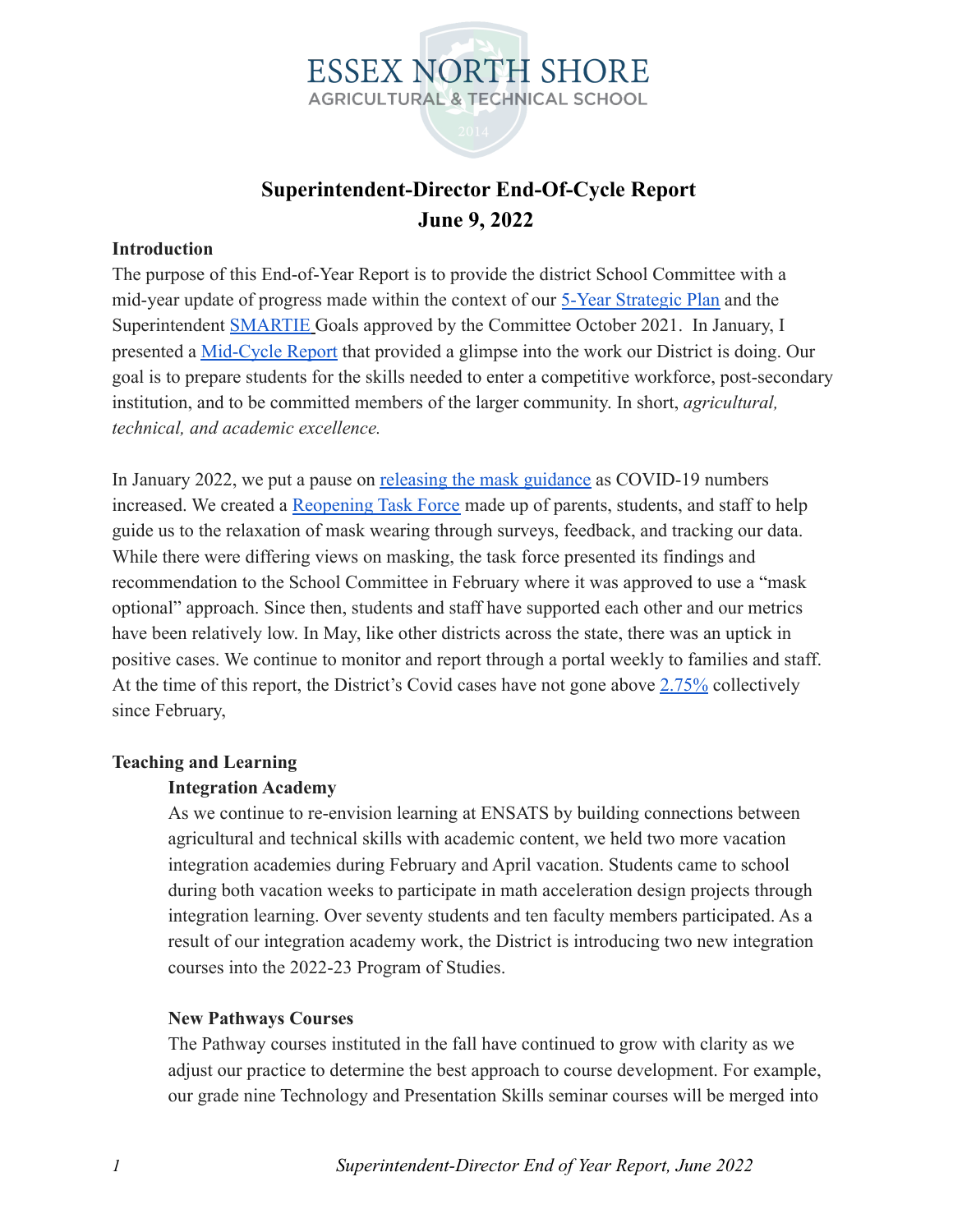one Freshman Seminar course, and we have added a new introductory unit with a "What it Means to be a Hawk" for all freshmen in September. This adjustment to practice was determined based on staffing concerns related to student behaviors that were not indicative of our Graduate Profile (kindness, perseverance, responsibility, collaborative, culturally proficient, and entrepreneurial).

### **Cooperative Education**

Our Cooperative Education program has had a very successful year. 275 students are currently working while over 300 students have participated throughout the year. We have over 200 employer partners that are working with our students to provide them with skill building opportunities. Several new employers have come on board this year and have shared the following feedback including Polcari's in Woburn, Windover Construction in Beverly, and Lawton Welding in Topsfield.

### **2021 National ESEA Distinguished School**

In February, Essex North Shore Agricultural and Technical School was officially presented the Distinguished Schools by The National Association of ESEA State Program Administrators. This award publicly recognizes qualifying federally funded schools for the outstanding academic achievements of their students. It highlights the efforts of schools across the country making significant improvements for their students. In recognition of this honor, DESE designated Essex North Shore a "School of Recognition" in its 2021 Statewide Accountability Report.

### **District Curriculum Accommodation Plan (DCAP) Revision**

A team of teachers and administrators worked to revise our District Curriculum Accommodation Plan. This plan was shared with the faculty for comments in April and will be implemented in the fall of 2022.

### **Early College Designation**

After significant effort by our Administrative team, we received [Early College](https://docs.google.com/document/d/1HJSJqlnNagjQONfcOZYDOCnDrzKyJaeHYy8WszPWGyk/edit?usp=sharing) [Designation](https://docs.google.com/document/d/1HJSJqlnNagjQONfcOZYDOCnDrzKyJaeHYy8WszPWGyk/edit?usp=sharing) in March of 2022. This relationship with North Shore Community College will provide opportunities for our students to take up to five college classes before graduation. We were recently awarded summer programming as well.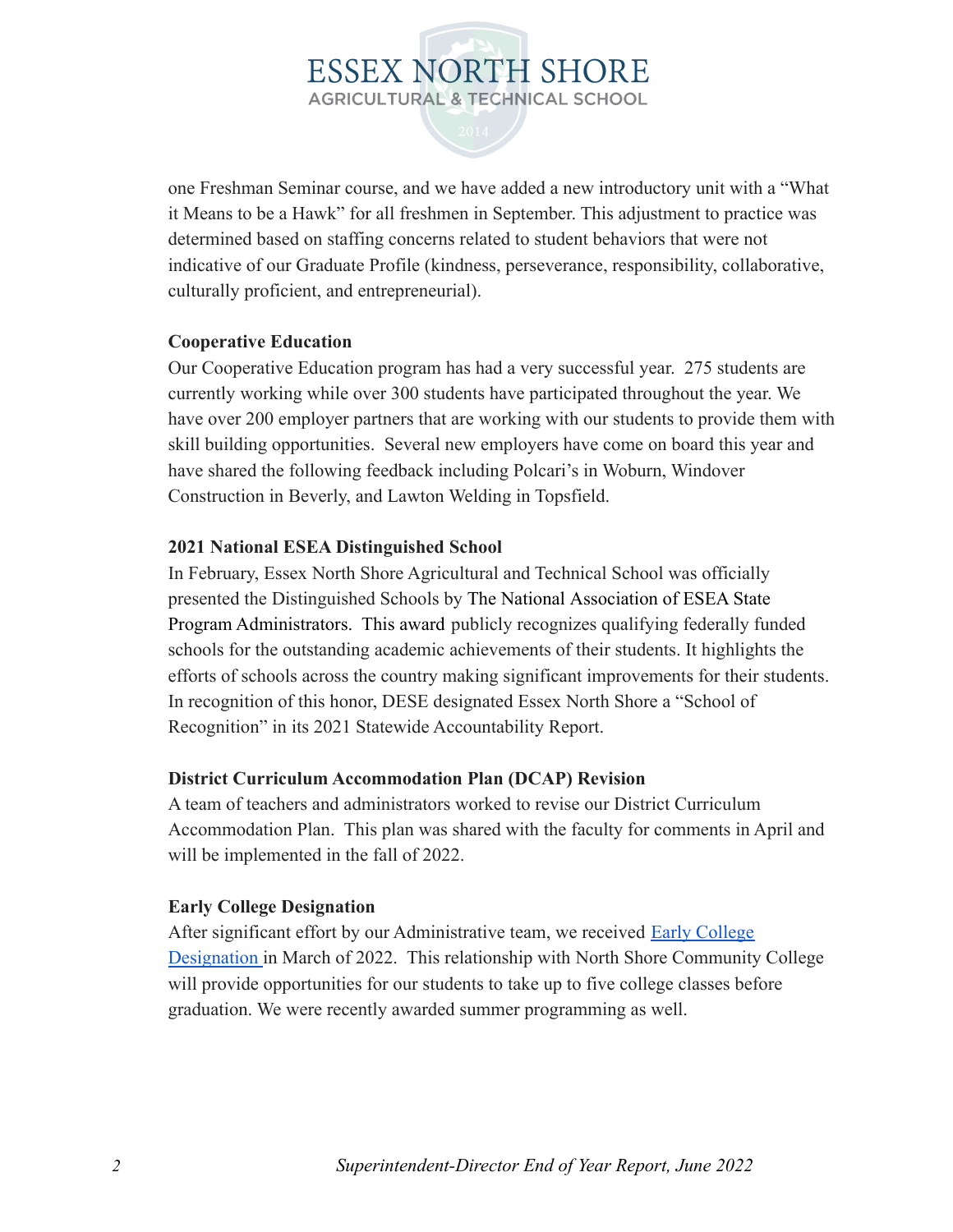

### **Student Recognitions and Training**

| <b>National Student</b><br><b>Organization</b> | <b>District Competition</b> | <b>State Competition</b> | <b>National</b><br><b>Competition</b> |
|------------------------------------------------|-----------------------------|--------------------------|---------------------------------------|
| <b>DECA</b>                                    | 23                          | 21                       |                                       |
| <b>FFA</b>                                     | N/A                         | 52                       |                                       |
| <b>SkillsUSA</b>                               | 135                         | 35                       |                                       |

### **CTAE Credentials**

As an agricultural and technical school, we pride ourselves on credentials earned during their program time. The comprehensive list can be found [here.](https://docs.google.com/document/d/13nGOdMCWo7kHylbdySqEPHNjqiO3ENZswfkNpCtIPJw/edit?usp=sharing)

Katie Greer was on campus May 26 and May 27, 2022 to give Internet Safety Presentations for parents and for students in grades 9, 10, and 11.

Beck Hermann was our Presidential Scholar Nomination, and he has been moved forward by DESE Commissioner Jeffrey Riley to the final round of the competition. He is one of only five students in the state to advance.

In June, 40 students will work with [Culture7.Co](http://culture7.co/) and [SixSeconds](https://www.6seconds.org/) to develop leadership skills in addressing challenging situations as it relates to DEI. A core group of students will work this summer as mentors to students including a smaller group of students who will be trained as peer mediators. This is inline with our restorative justice approach to discipline.

### **Positive and Inclusive Culture and Climate**

We continue to work with our thought partner, Michael Eatman from Culture7.Co to engage in deep conversations related to our work with culture including diversity, equity, inclusion, social and emotional learning, and mental health support. In May, the District initiated a Vital Signs Survey to all ENSATS community members. This survey will frame our work for 2023 related to culture and climate. Our Culture Action Team (CAT) will meet this summer with Culture7 to engage in the work needed and a community meeting will occur to review the results of the survey.

During the summer, we will be updating our website to create an inclusive look to the design.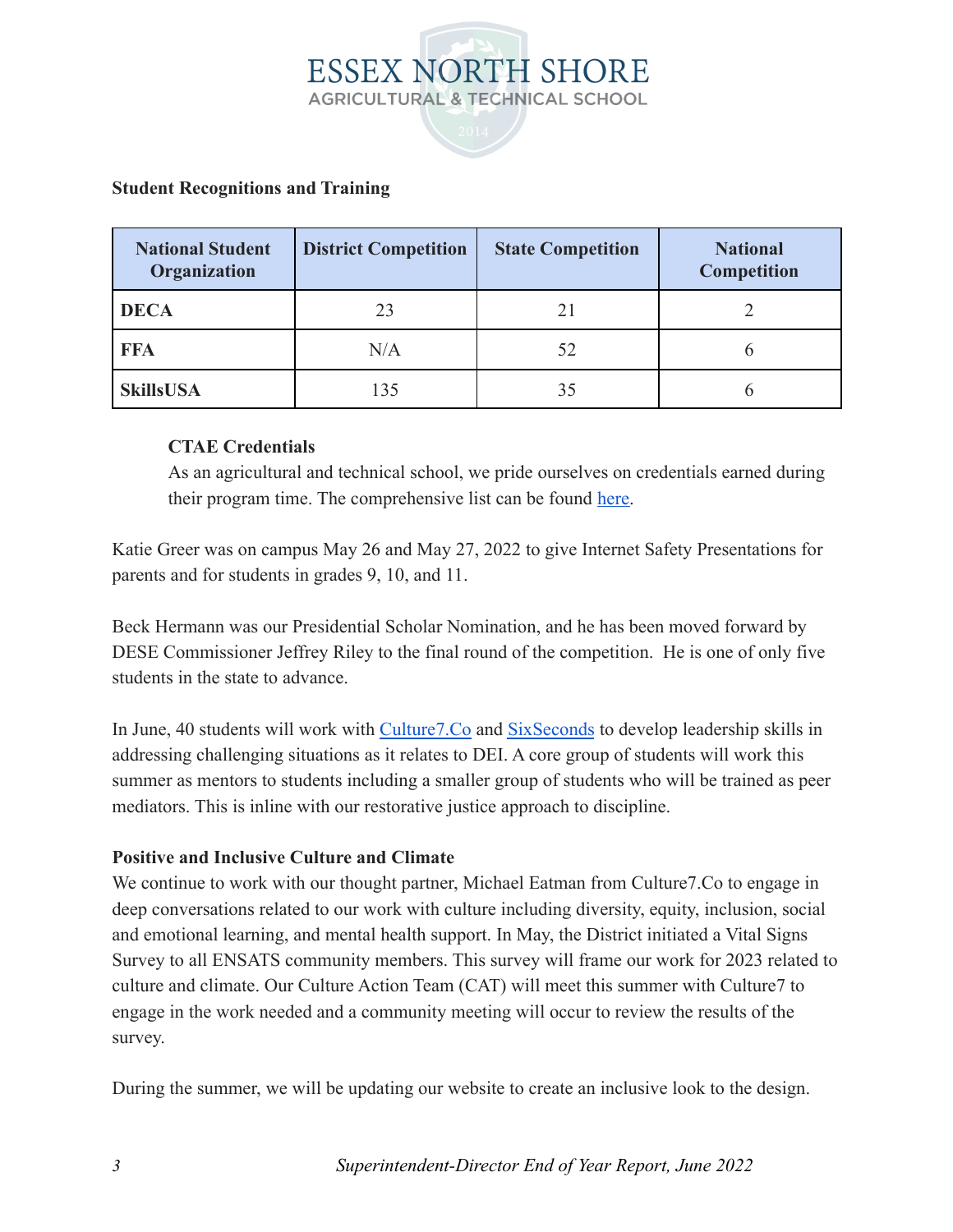Working with a female owned design firm, our technology department will lead the project and ask for input from our students on campus who serve as mentors and sit on our DEI Student Team.

Throughout the year, the District added staff and programs for both students and staff members related to wellness. This commitment to wellness provided internal community members additional resources that included: [Kelly Lynn Coaching](https://kellylynncoaching.com/about/), staff fitness classes, and additional counseling support. The school sponsored the Power [of Positive Schools](https://www.powerofpositiveschools.com/) tour and invited members of the staff to come. All new staff will be given a copy of the *[The Energy Bus](https://jongordon.com/books/theenergybus/)* book upon hiring; along with a school t-shirt. The District, working with [High Five,](https://high5adventure.org/) created an after school program that helped students develop effective tools to lead, communicate, and be productive members of the school community.

Working with Principal Donnelly and a core group of Health Assisting students, the school planned an awareness campaign in May for Mental Health Month. Posters were displayed around campus, bracelets and t-shirts were sold, and we began a new three-year partnership with [the Jed](https://jedfoundation.org/) [Foundation.](https://jedfoundation.org/)

The UACT team, LGBTQ+, and other student leaders initiated month-long events including Black History Month, Asian-Pacific Month, Pride Month, among others to bring awareness to our differences and celebrate them. The school will be raising the Juneteenth flag on June 17, 2022 with our DEI Team.

We celebrated our **4th Annual Kindness Week** in April. This week is led by School Resource Officer Mike Chase and includes many activities to teach kindness, empathy and gratitude. Students wrote thank you cards, painted kindness rocks, and decorated the building with positive post-it notes. We donated pet supplies, food, and clothing to those in need. The week ended with staff-student volleyball and hockey games.

This is the first year that we have been members of the **[PASS Program](https://sites.google.com/northshoreymca.org/passnetwork/home)**. The PASS program is affiliated with the YMCA, Northshore Consortium and JRI Children & Family Service provides Positive Alternatives to Student Support. We have had amazing success with this program which provides assessments, counseling, education, and outside support for students in lieu of a traditional out-of-school suspension.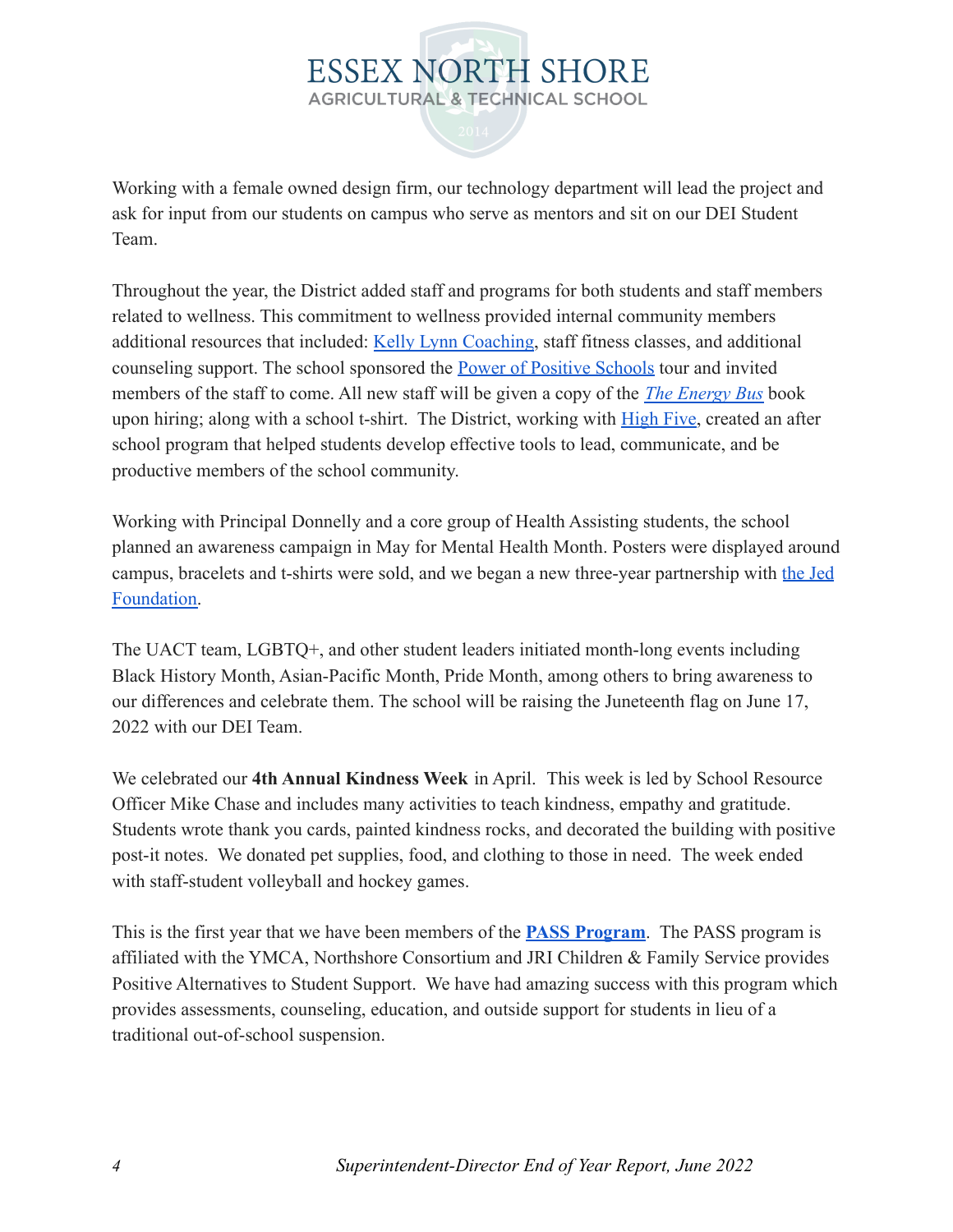To attract more applicants of color, a cohort of staff participated in the MA DESE Teachers Diversification Professional Learning Community. We hope to continue this work and attract more applicants from a diverse background.

### **Extra-curricular**

### **Athletic Update**

The athletic programs continue to see success under the direction of Coordinator of Athletics, Wellness, and Health, Mike Murphy. The winter spring sports shared much success. Statistics can be found [here.](https://docs.google.com/document/d/1LKeiP4yIg760tveN1tLUE6DQtsWrZCW-jsvVx45tAwQ/edit?usp=sharing)

### **Clubs**

The school has introduced new clubs including the ski and snowboard club, Film Club and Debate Club. Furthermore, the school supported a flag football team for three seasons.

The Drama Club hosted two shows this year with the second being a musical. It was a sold out show.

### **Distributive Leadership**

The District seeks ways to incorporate staff into leadership roles so that there is shared ownership in our school community. Two faculty members attended MAVA Leadership Academy to work towards their supervisor licensure. In addition, five other faculty members have completed the required observation hours or CAGS programs to obtain administrative licensure. This work will continue as we seek to look for rising administrators internally.

Our District Data Team worked with a newly created **Instructional Leadership Team** (ILT) using a content- and cluster-based approach to data analytics. Working with the Data & Assessment Specialist, Assistant Superintendent, and STEAM Supervisor, the ILT met monthly to begin the necessary work of taking a closer look at student data to identify emerging patterns related to equity and access. This data dive began with a focus on student attendance. Following this work, instructors were asked to review available data reports and worked within their various cohorts to reflect, make suggestions, or request additional data that will inform their practice. We have identified four levels of data the district monitors to develop graduates who are prepared for future learning and community engagement. This work will continue next school year as we seek to support all students through data-driven monitoring and intervention.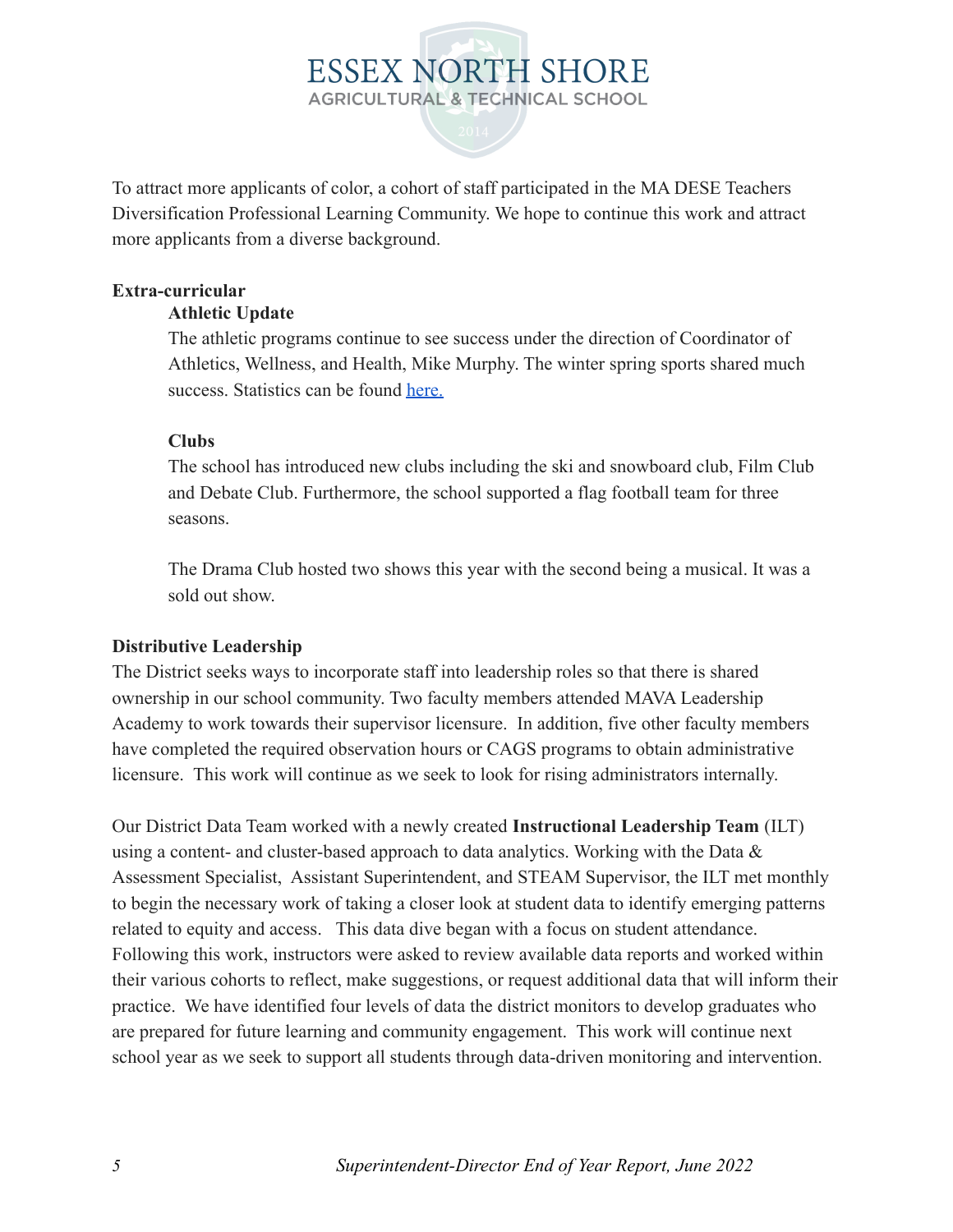The District will move toward a **lead teacher** model in 2023 where each CTAE program and core content area will have a liaison to the administration. This is a non-evaluative role but will allow departments to actively engage in conversations regarding programmatic curriculum, budget, enrollment, and other related areas.

Recognizing the need to further support new staff, the District contracted with a retired CTAE instructor to work with them on instructional strategies. Also, a special education teacher and CTAE instructor was provided a stipend to work with teachers and the Induction Program Supervisor.

Our Leadership Team read *The Energy Bus 10 Rules to [Fuel your Life, Work, and Team](https://www.theenergybus.com/).* The District sponsored a workshop in the spring with Jon Gordon's associates, and we are pleased to announce that Jon Gordon will be our Keynote Speaker for our Convocation. The work relates to removing "energy vampires" from your life and living with positivity, a much needed reminder of our purpose at Essex North Shore.

Working with the Professional Learning Action Team (PLAT), a teacher led professional development day was held on March 11, 2022. On April 27, 2022, the DEI team worked with [Culture7.Co](http://culture7.co/) to create professional learning related to bias, LGBTQ+, empathy in the classroom, and difficult conversations around equity.

### **Admissions**

After the ENSATS admissions policy received DESE approval in December 2021, we adopted this new policy for our spring 2022 admissions. As shared on our [Admissions Dashboard,](https://essexnorthshore.org/admissions-dashboard/) we had 1420 applications and have begun admitting students to meet our target of 450 entering grade 9 students.

### **Finance**

To date, the budget was approved by [12 of our 17 communities](https://docs.google.com/document/d/1DMfS7Y7_IN3OFMOr74pkgXcyPjOvZlfFhdiLfp0BEGw/edit?usp=sharing) to date. With a 4.9% increase over last year, we will continue the work related to high quality agricultural and technical education. With this approval, the District will increase services to students and have set aside funds for both AFSCME and HTF negotiations.

The District has been fortunate in receiving <u>federal</u>, state, and private grants. These funds have allowed us to hire additional instructional staff, school counselor, support services, equipment, and run three shifts of vocational and agricultural training. Since January, Essex North Shore has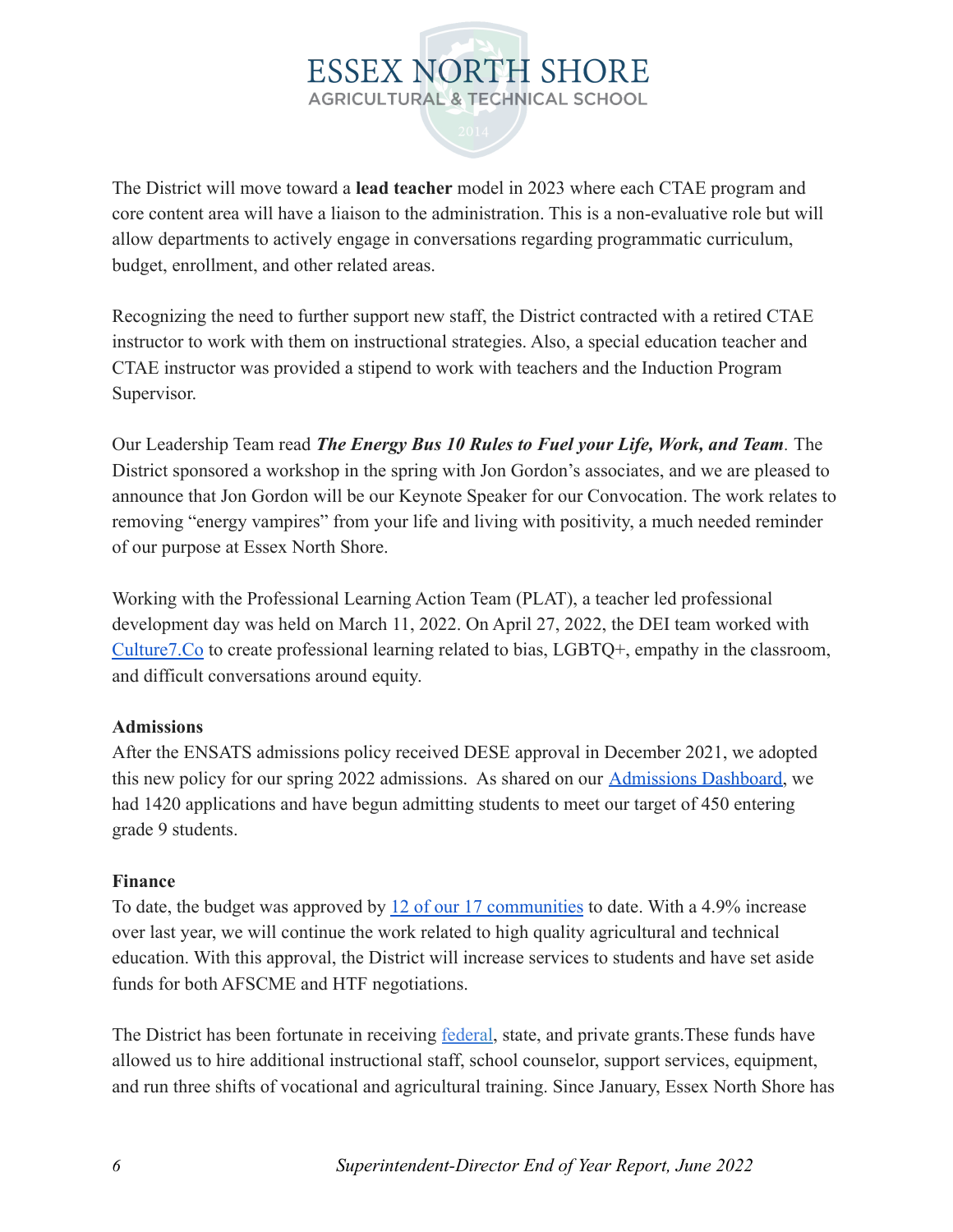

been awarded over \$2.2M in competitive grant funding to support these programs to total just over \$4.2M for the 2022 school year.

### **Competitive Grant Funds Awarded after January 2022:**

Northeast Advanced Manufacturing Collaborative: Metro North Workforce – \$53,055 Development and Expansion of High Quality Summer Learning – \$100,000 GE/North Shore Workforce of ECCF – \$135,360 CTI Grant: Round 5 – \$600,000 FY22 Foundation Reserve – \$9,000 CTE Partnership Implementation – \$155,000 Perkins Competitive Equipment – \$35,000 Skills Capital Grant: Health – \$150,000 Hate Crimes Prevention – \$50,000 Supporting Students' Social Emotional Learning, Behavioral and Mental Health, and Wellness through Multi-Tiered Systems of Support – \$350,000 Math Accelerations Academy – \$80,000 Skills Capital – \$242,000 Health CTE – \$250,000 FEMA - \$26,653

### **Competitive Pending:**

 $F1$ rstJobs – \$37,620 Supporting Students' Social Emotional – \$212,000 Expanding High Quality Mathematics Instructional Materials – \$150,000

### **Community Outreach**

Throughout the school year there have been multiple opportunities for the District to engage in community outreach. As a school that trains our future workforce, our students can be seen across the north shore in cooperative education and internship sites as well as through our off-site projects and field experience.

It is essential that we engage in community relationships through attending various events including the Chamber of Commerce, MassHire, city and town events. We have hosted many community members tours of our school, most recently, the City of Gloucester.

### **5-Year Strategic Plan (2023-27)**

The 5-Year Strategic Planning Committee met seven times from January to June 2022, analyzing and discussing stakeholder feedback. Serving on this Committee are three students, three parents/caregivers, six teachers, three building-based administrators, and three district-based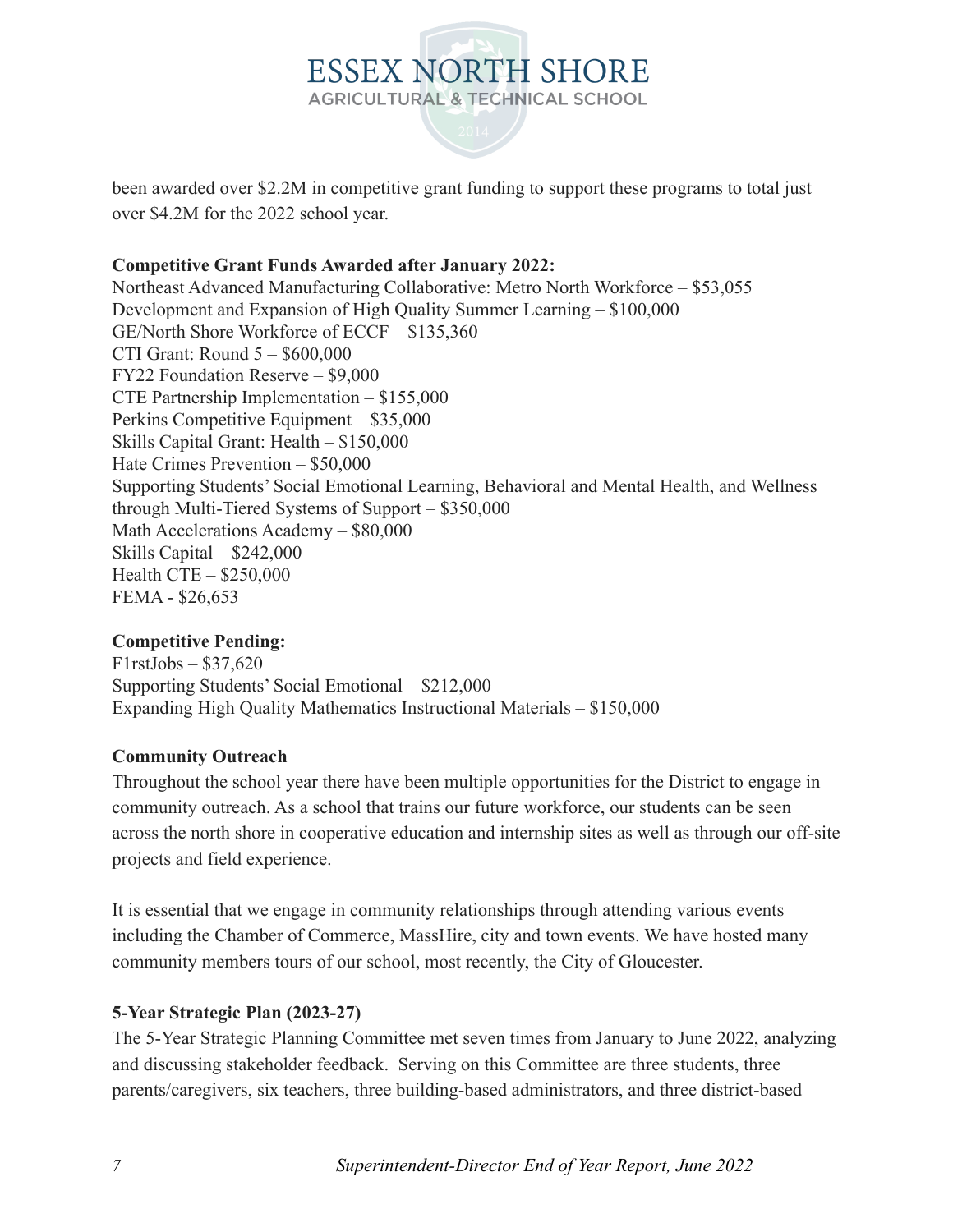administrators. Data were used to identify emerging themes and create a vision statement with strategic objectives and initiatives. Based on early feedback, we officially changed all future references from Career Technical Education (CTE) to Career Technical and Agricultural Education. This process was co-led by a Health Assisting teacher and a School Counselor.

### **Safety and Security**

At ENSATS, the safety of our school community is paramount. To date, we have upgraded or added the following:

- 134 cloud-based cameras have been upgraded or added across the campus.
- New access control key card systems have been added on multiple doors in Gallant Hall and Alumni Gym.
- An intercom system has been installed at Gallant Hall to allow teachers to screen visitors without approaching the door and grant remote access.
- The door sensors in the gymnasium building have been upgraded to a cloud-based system that allows for text-message and email alerts to be triggered when doors are propped or forced open.
- Audible door alarms have been installed on locker room doors to mitigate door-propping.
- We have purchased an electric vehicle for the student security team. This allows the team to check parking lots and exterior of the building quickly and efficiently and transport mobility-disabled students across campus safely.
- Shatter resistant window film has been installed at the main entrance, main office, guidance suite, and media center.
- A private donation was made that will allow us to install security cameras on school buses over the summer break.

### **Personal Growth and Development**

Throughout the school year, I had the pleasure to attend multiple conferences to enhance my knowledge and learning related to school leadership. The following represents a sampling of the events and meetings attended.

- Massachusetts Partnership for Youth (MPY) Racial Equity 5 Part Series
- An Afternoon with Debby Irving, author of *Waking Up White,* Leveling Playing Field; Interrupting Patterns of Power and Privilege
- Superintendent National Conference
- **DECA National Conference**
- [Commonwealth Corporation](https://commcorp.org/) Board of Directors for Commonwealth of Massachusetts
- [SkillsUSA](https://www.maskillsusa.org/) Board of Directors
- [MassHire](https://www.mass.gov/topics/masshire) Board of Directors
- [Massachusetts Partnership for Youth](https://massachusettspartnershipsforyouth.com/) Board of Directors
- [North Shore Chamber of Commerce](https://www.northshorechamber.org/) Board of Directors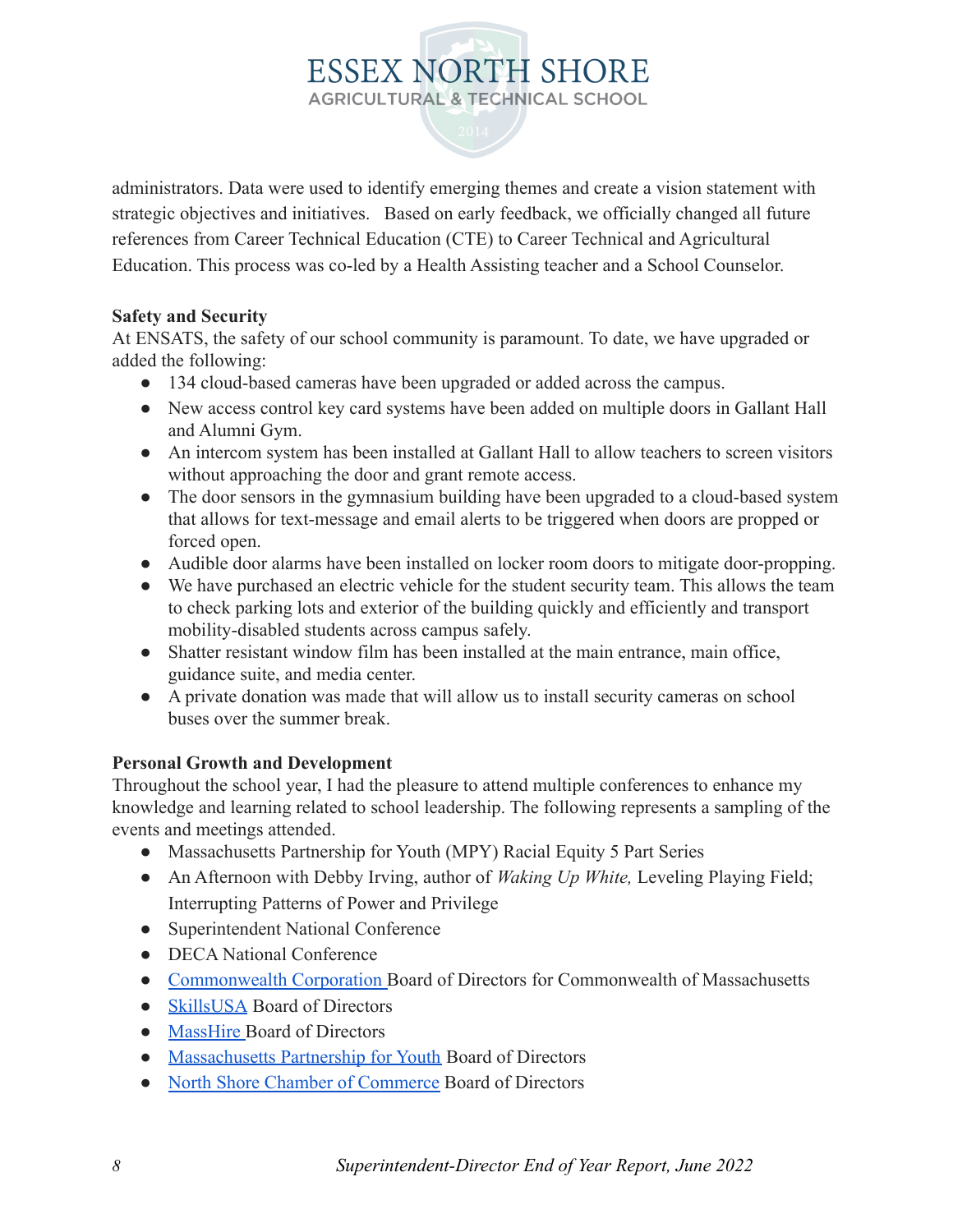

• [MASS REDI Subcommittee](https://www.massupt.org/redi/) on Race, Equity, Diversity, and Inclusion

### **Facilities, Farms, and Grounds**

In March, we welcomed a new Farm & Grounds Manager onto campus, Christopher Lounsbury. Since then, a thoughtful plan for expanding the farm department is in development. This includes reorganizing the staff and department to meet the needs of the District. At this time, we have hired three new grounds persons to take the place of recent resignations. These individuals come to us with vast knowledge in production and turf management.

### **Larkin Cottage**

The Larkin Cottage was redesigned to allow for students to do the majority of the work related to framing. As a result, the framing has started and will continue through the summer months with the anticipation of continuing the work in the fall. The site work for this project will be reviewed during the summer months and plans for an outside contractor will be initiated. The hope is that we continue to see supply chains improve and cost of materials decrease.

### **Gallant Hall**

Gallant Hall has been used quite a bit this year including the movement of Companion Animals for training and classroom use. Further, adult education classes have started and SATs/AP exams have been completed in the remaining classrooms. The bathroom addition is framed in and brick work is near completion. The interior framing will start mid-June and will continue during the summer months. The lower bathroom addition for our Electricity and Plumbing department expansion is well underway and framing will continue this summer. Any work that is not complete, will be done when the students return in the fall.

### **Alumni Gymnasium**

The Alumni Gymnasium locker room renovation is near completion. To date, new walls, LED lighting, electrical panel, wash area, bathrooms, and a refurbishing of the stage has occurred. New stage lighting and sound is on order and we hope to have it complete prior to the start of school in September. At this time, new windows, doors, and floor are being considered as we work with our Owner's Project Manager(OPM).

### **OPM Update**